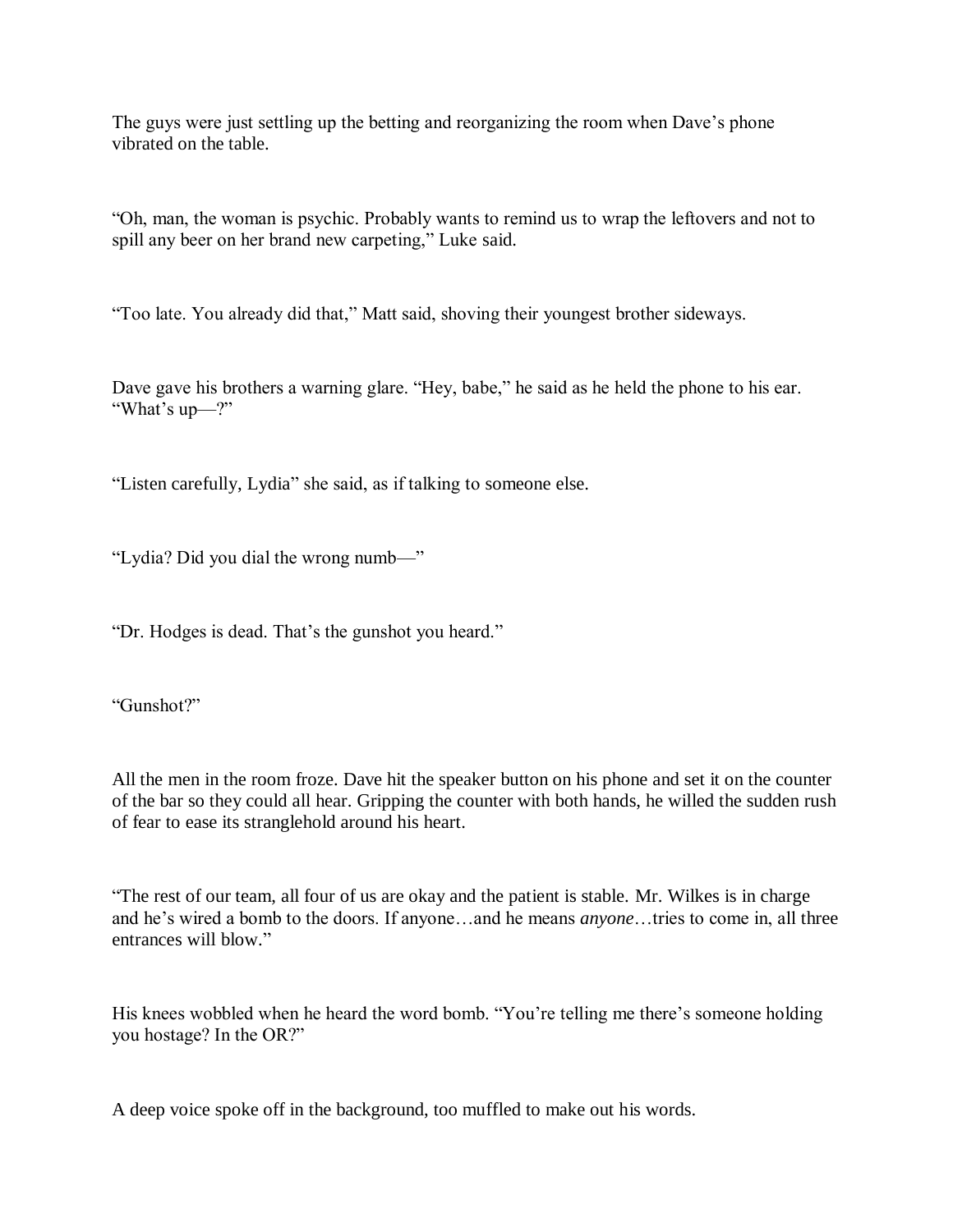"Paul says you have ninety minutes to clear the patients out of the hospital."

Matt dropped the poker chips and pulled out his phone. Dave could hear Jake also talking on his phone, probably to his sister Sami. They lived on the next block over. Luke pulled his everpresent laptop out, while Castello, pad and paper in hand, leaned in to hear what Judy was saying and take notes old-school style.

"What else does he want?" Dave asked, trying to control the panic surging through him. He needed to remain calm or his woman was dead.

"Mr. Wilkes wants to be sure the SWAT team knows if he sees them or any cop, he'll trigger the bomb early."

Good girl. She'd mentioned his last name twice. He glanced at Luke, who was already typing the assailant's name into his computer.

"Keep him talking, babe. Can you tell us what he's planned?"

More deep rumbling sounded in the background.

"Lydia, he knows the media are already all over the place in the ER. He wants someone to find Senator Klein and make sure he gets here. You have twenty minutes. Then meet us back at this door. Remember, no one is to try and get in here."

"The guys are still here and we're leaving now. We'll figure out how to get you out of there, I promise." He looked at the seriously concerned features of the men surrounding him. They all knew he'd just made a promise he might not be able to keep.

"Judy, I'm going to disconnect now to save your battery life. Don't panic. Stay calm. Keep him calm. I'll call you once we're there. I love you, babe." He nodded at Jake to hit the off button, his body shaking too much to do it.